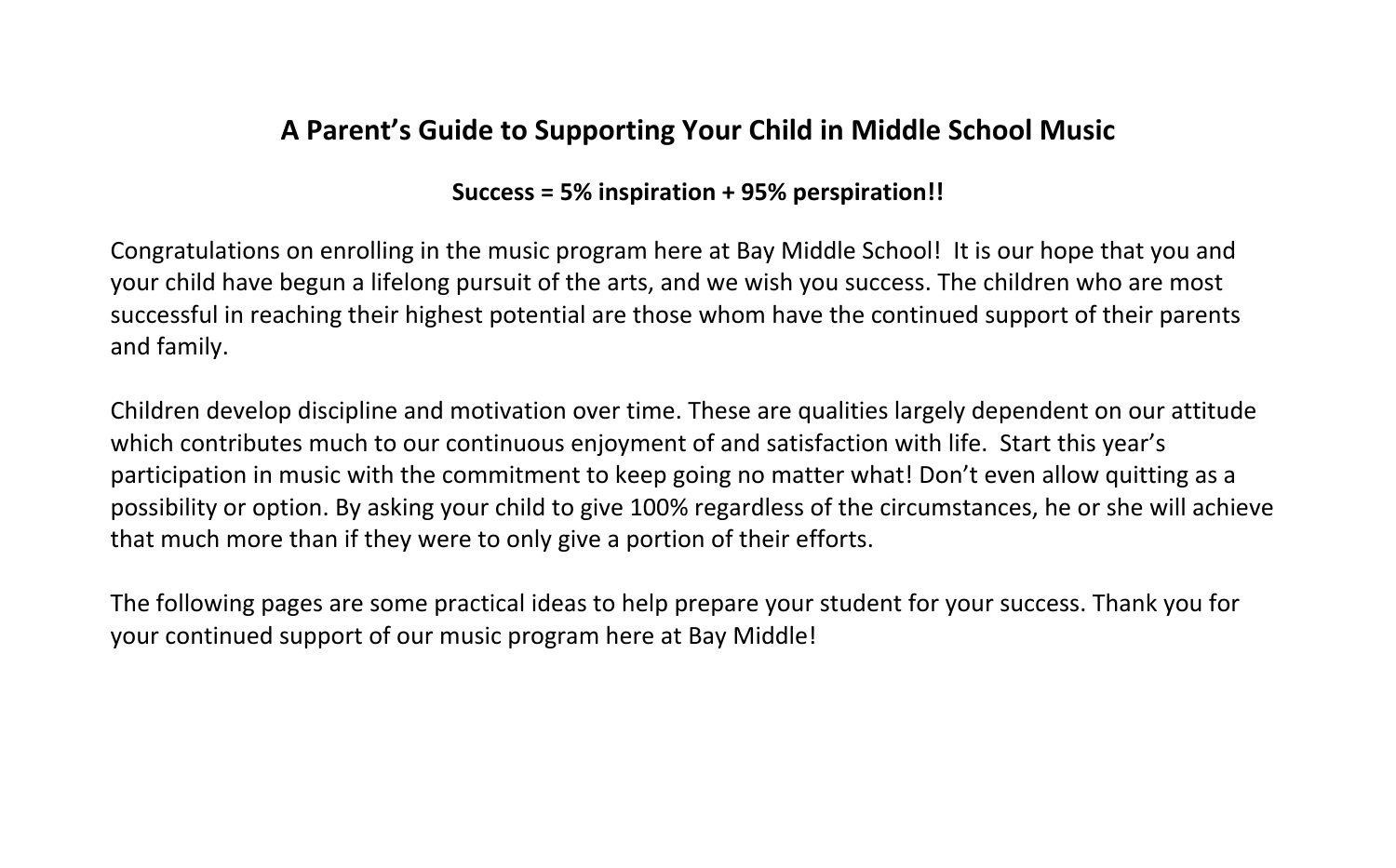### *Supporting Your Young Musician*

#### **1. Put a Practice Plan in Writing**

Make written AGREEMENT between the parent, director and child to practice the required amount of time for the school year. Agree upon a daily practice time and location. Set a timer that buzzes when practicing time is up. For the middle school level, we recommend 15-20 minutes a day, for five days a week at minimum. Students will be introduced to practice plans the in the first weeks of school and will bring their worksheet home for your help and approval. See the practice plan at the back of this packet. If the plan is not working students and parents should sit down and amend the plan so it can realistically be achieved.

#### **2. Use Positive Reinforcement**

- To maintain motivation, give your child plenty of positive reinforcement at all times. Examples include:
- Actively listening to your child practice
- Attending your child's performances
- Celebrating music milestones (concerts, progress reports, playing tests)
- -
	-
- Praise your child with your words<br>
"Wow! That's really improved!<br>
"That sounds great"<br>
"Be patient, you can get it right!"<br>
"Look how far you've come!"<br>
"We're proud of you!"
	-
	-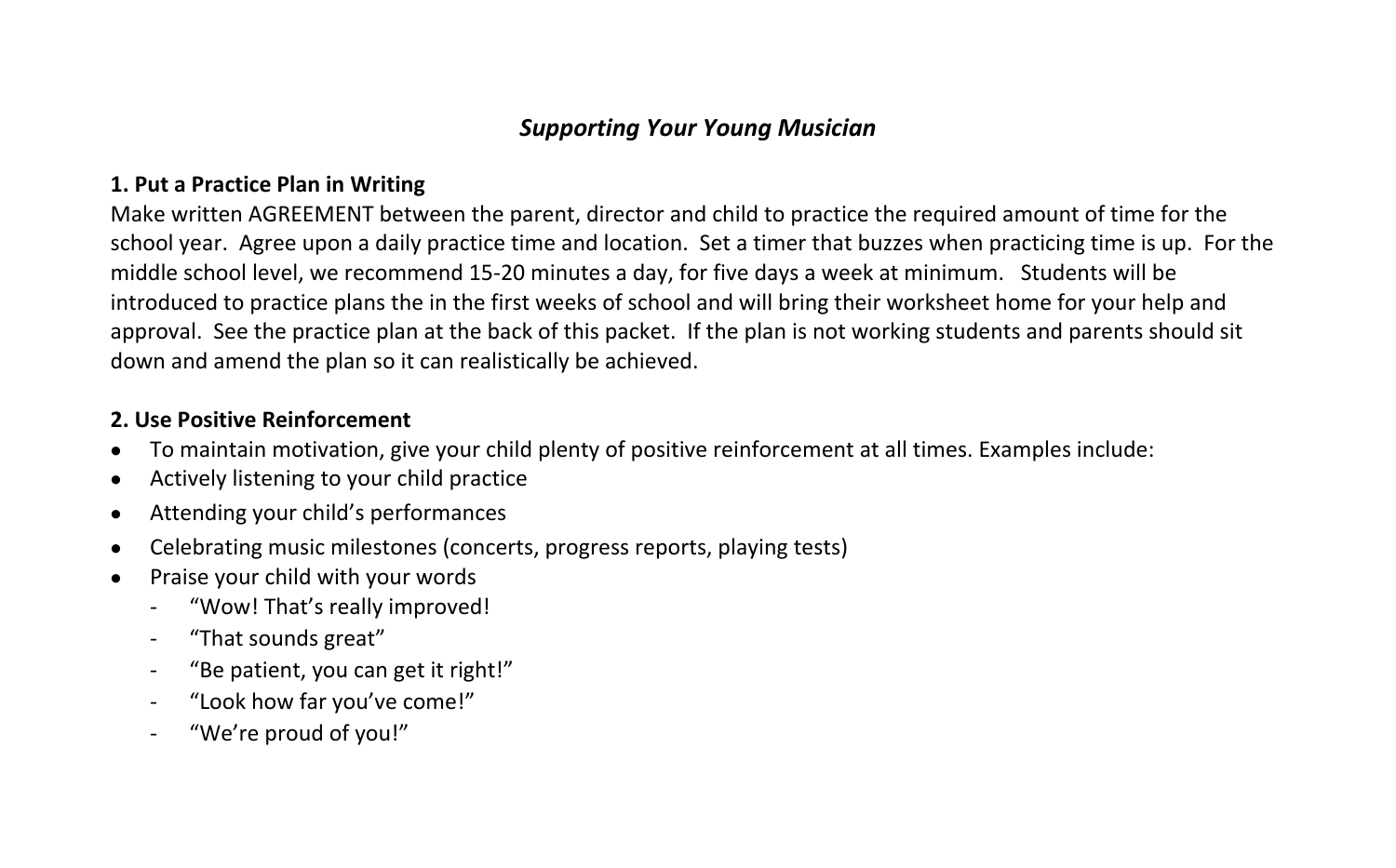*Remember that any impatience with or disapproval may diminish your child's level of self-esteem. Adjust your expectation level to your child's ability and length of study.* 

#### **3. Reacting Appropriately**

Be mindful to react appropriately when your child states "I Don't Want To Practice." Some suggestions are below:

- Focus on the responsibility and commitment made earlier, rather than the feeling of the moment
- Focus discussion on the feelings of relief, satisfaction, and improvement that will come once completed.
- Model responsibility at home by completing tasks prior to personal hobbies and interests.
- Never compare your child to another… instead encourage them to compete against their previous efforts.

#### **4. Setting the Scene**

- Use the below suggestions as you decide a practice area.
- Set a regular time/place to practice that is free from distractions
- Purchase a collapsible music stand to ensure that music remains at eye level and avoids poor posture habits.
- Decide on a safe place to store the instrument
- Explain to other family members the value of the instrument it is not a toy to be played with lightly!
- Supply a cleaning rag in the case for polishing and dusting.

#### **5. How to Practice**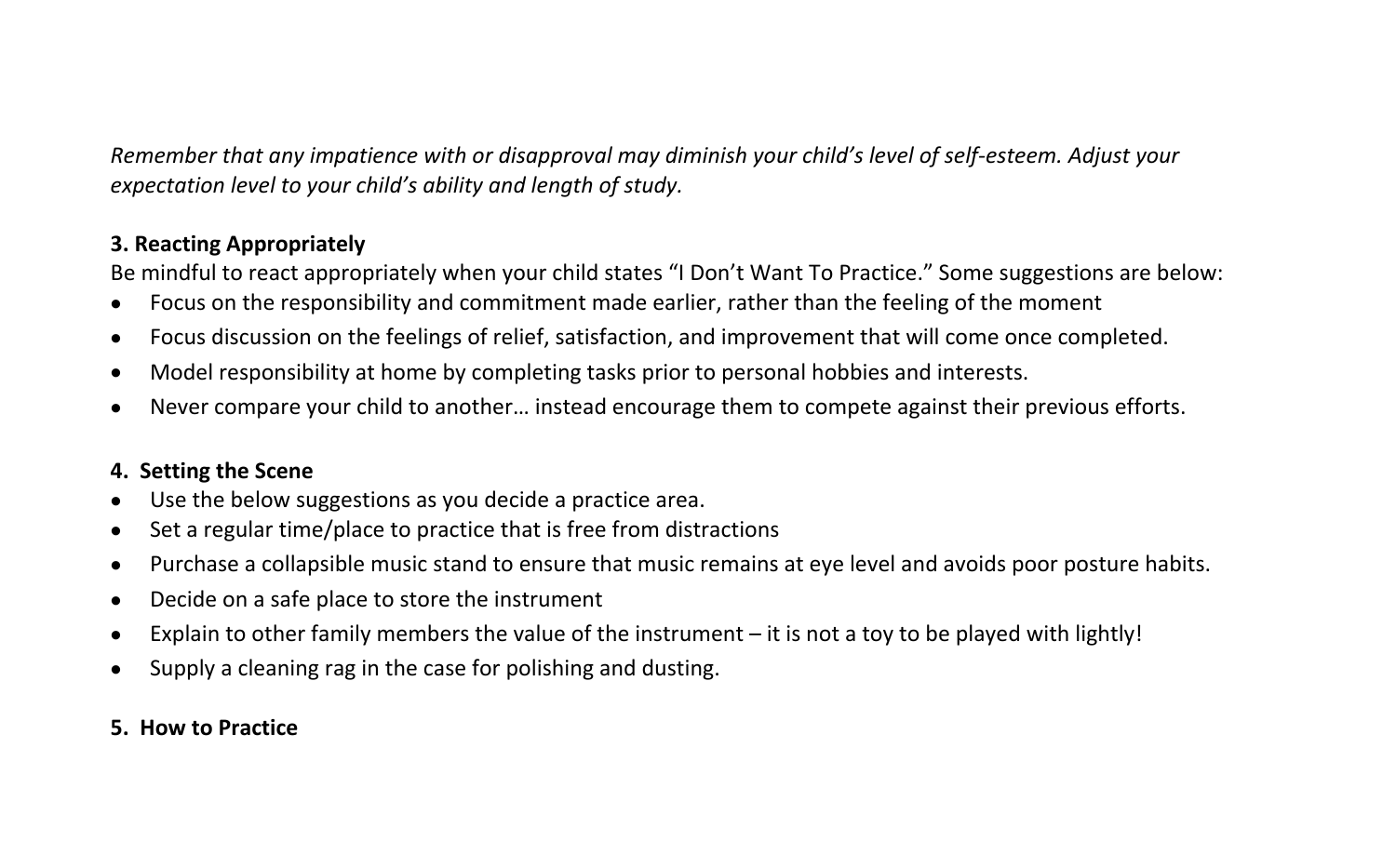- Warm-up with songs you've previously played, reminding you of your previous successes.
- Move onto the assigned exercises and pieces, breaking it down in the following steps:
	- 1. Clap and count the rhythm of the song.
	- 2. Say or Sing the note names of the song—in rhythm.
	- 3. Say or Sing the finger numbers of the song—in rhythm.
	- 4. Finger the notes as you say either the letter name or finger number (air bow along if you want).
	- 5. Play the song Pizzicato—SLOWLY at first.
	- 6. Play the song Arco—SLOWLY at first.
	- 7. Find the hard parts & practice them separately (practice note by note, measure by measure, line by line).
	- 8. Play it again & again, until you can play it well.
	- 9. Listen to yourself—do you like what you hear?
- Finish by reviewing your goals for the day have you achieved your goal? Congratulate yourself!

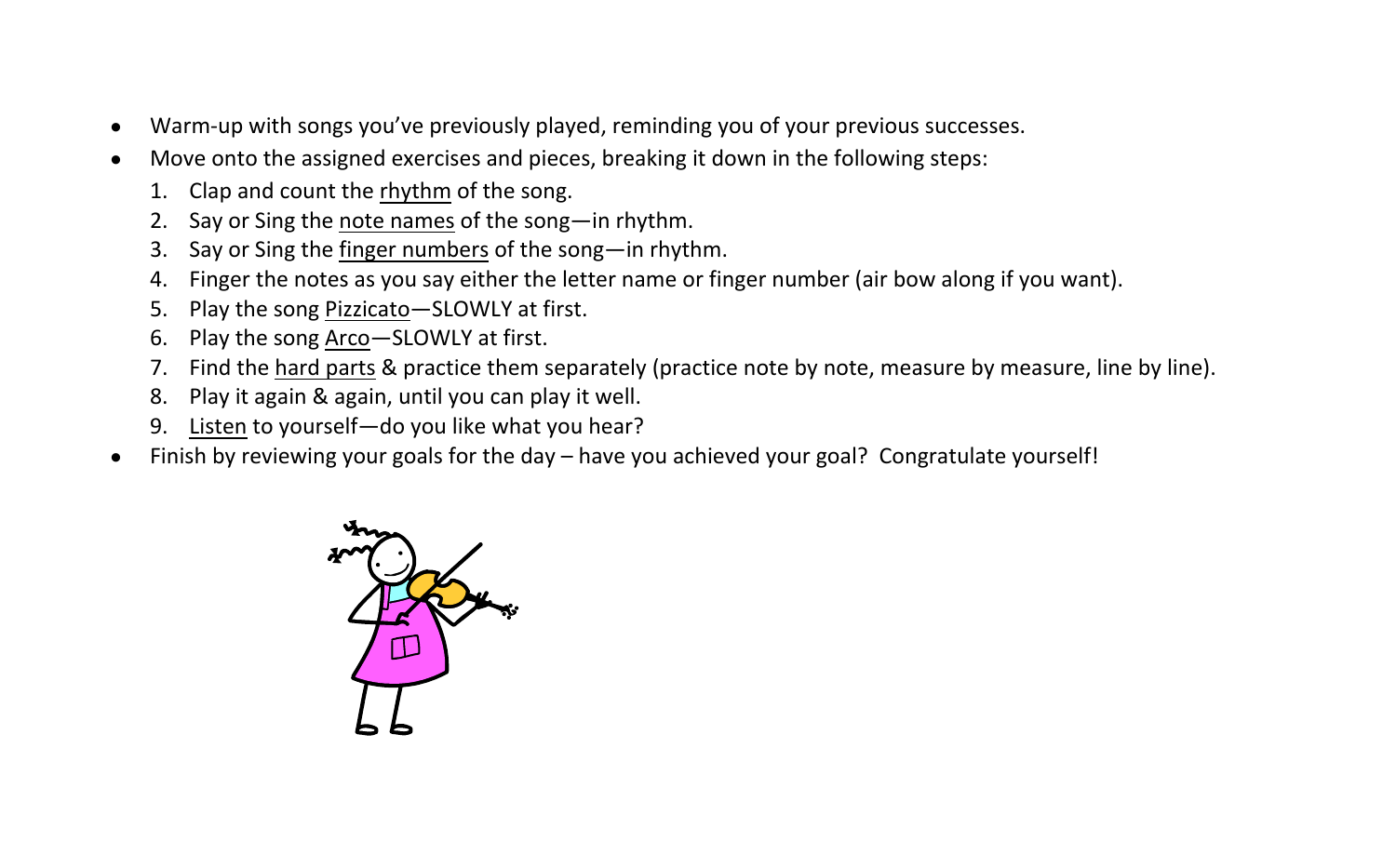# **MY PRACTICE PLAN**

*DIRECTIONS: List your activities and responsibilities for each day of the week. Then on the calendar, fill in the scheduled events. Choose a regular time of day that can be your practice time. Right before or after something you do every day (such as eat dinner) is a great time to practice.*

|         | Monday              | Tuesday | Wednesday | Thursday | Friday | Saturday     | Sunday       |  |  |  |  |
|---------|---------------------|---------|-----------|----------|--------|--------------|--------------|--|--|--|--|
| 7 a.m.  |                     |         |           |          |        |              |              |  |  |  |  |
| 8 a.m.  | <b>School Hours</b> |         |           |          |        |              |              |  |  |  |  |
| 9 a.m.  |                     |         |           |          |        |              |              |  |  |  |  |
| 10 a.m. |                     |         |           |          |        |              |              |  |  |  |  |
| 11 a.m. |                     |         |           |          |        |              |              |  |  |  |  |
| 12 p.m. |                     |         |           |          |        | <b>LUNCH</b> | <b>LUNCH</b> |  |  |  |  |
| 1 p.m.  |                     |         |           |          |        |              |              |  |  |  |  |
| 2 p.m.  |                     |         |           |          |        |              |              |  |  |  |  |
| 3 p.m.  |                     |         |           |          |        |              |              |  |  |  |  |
| 4 p.m.  |                     |         |           |          |        |              |              |  |  |  |  |
| 5 p.m.  |                     |         |           |          |        |              |              |  |  |  |  |
| 6 p.m.  | <b>DINNER</b>       |         |           |          |        |              |              |  |  |  |  |
| 7 p.m.  |                     |         |           |          |        |              |              |  |  |  |  |
| 8 p.m.  |                     |         |           |          |        |              |              |  |  |  |  |
| 9 p.m.  | <b>BED</b>          |         |           |          |        |              |              |  |  |  |  |